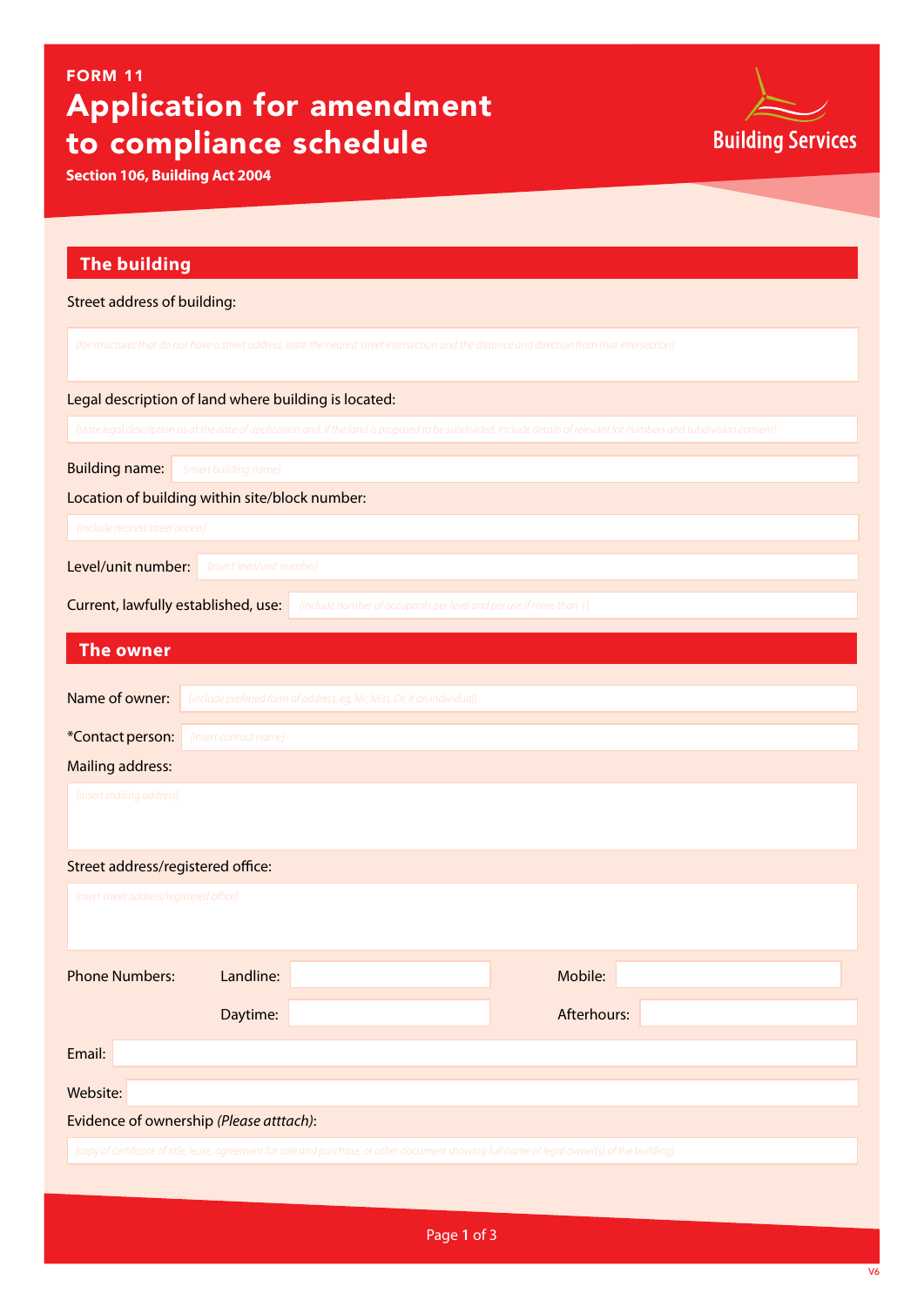| $\mathbf{A}$ gent                                                                              |                       |                                                                                                   |             |  |                              |  |  |  |
|------------------------------------------------------------------------------------------------|-----------------------|---------------------------------------------------------------------------------------------------|-------------|--|------------------------------|--|--|--|
| *Name of agent:                                                                                |                       | Only required if application is being made on behalf of the owner}                                |             |  |                              |  |  |  |
|                                                                                                |                       |                                                                                                   |             |  |                              |  |  |  |
| #Contact person:<br>Mailing address:                                                           | [insert contact name] |                                                                                                   |             |  |                              |  |  |  |
| [insert mailing address]                                                                       |                       |                                                                                                   |             |  |                              |  |  |  |
| Street address/registered office:                                                              |                       |                                                                                                   |             |  |                              |  |  |  |
| [insert street address/registered office]                                                      |                       |                                                                                                   |             |  |                              |  |  |  |
| <b>Phone Numbers:</b>                                                                          | Landline:             |                                                                                                   | Mobile:     |  |                              |  |  |  |
|                                                                                                | Daytime:              |                                                                                                   | Afterhours: |  |                              |  |  |  |
| Email:<br>[insert email address]                                                               |                       |                                                                                                   |             |  |                              |  |  |  |
| Website:<br>[website address if applicable]                                                    |                       |                                                                                                   |             |  |                              |  |  |  |
| Relationship with owner:                                                                       |                       |                                                                                                   |             |  |                              |  |  |  |
|                                                                                                |                       | [state details of the authorisation from the owner to make the application on the owner's behalf] |             |  |                              |  |  |  |
|                                                                                                |                       | First point of contact for communications with the council:                                       |             |  |                              |  |  |  |
| [state full name, mailing address, phone number(s), facsimile number(s) and email address(es)] |                       |                                                                                                   |             |  |                              |  |  |  |
|                                                                                                |                       |                                                                                                   |             |  | Please continue to next page |  |  |  |
|                                                                                                |                       |                                                                                                   |             |  |                              |  |  |  |
|                                                                                                |                       |                                                                                                   |             |  |                              |  |  |  |
|                                                                                                |                       |                                                                                                   |             |  |                              |  |  |  |
|                                                                                                |                       |                                                                                                   |             |  |                              |  |  |  |
|                                                                                                |                       |                                                                                                   |             |  |                              |  |  |  |